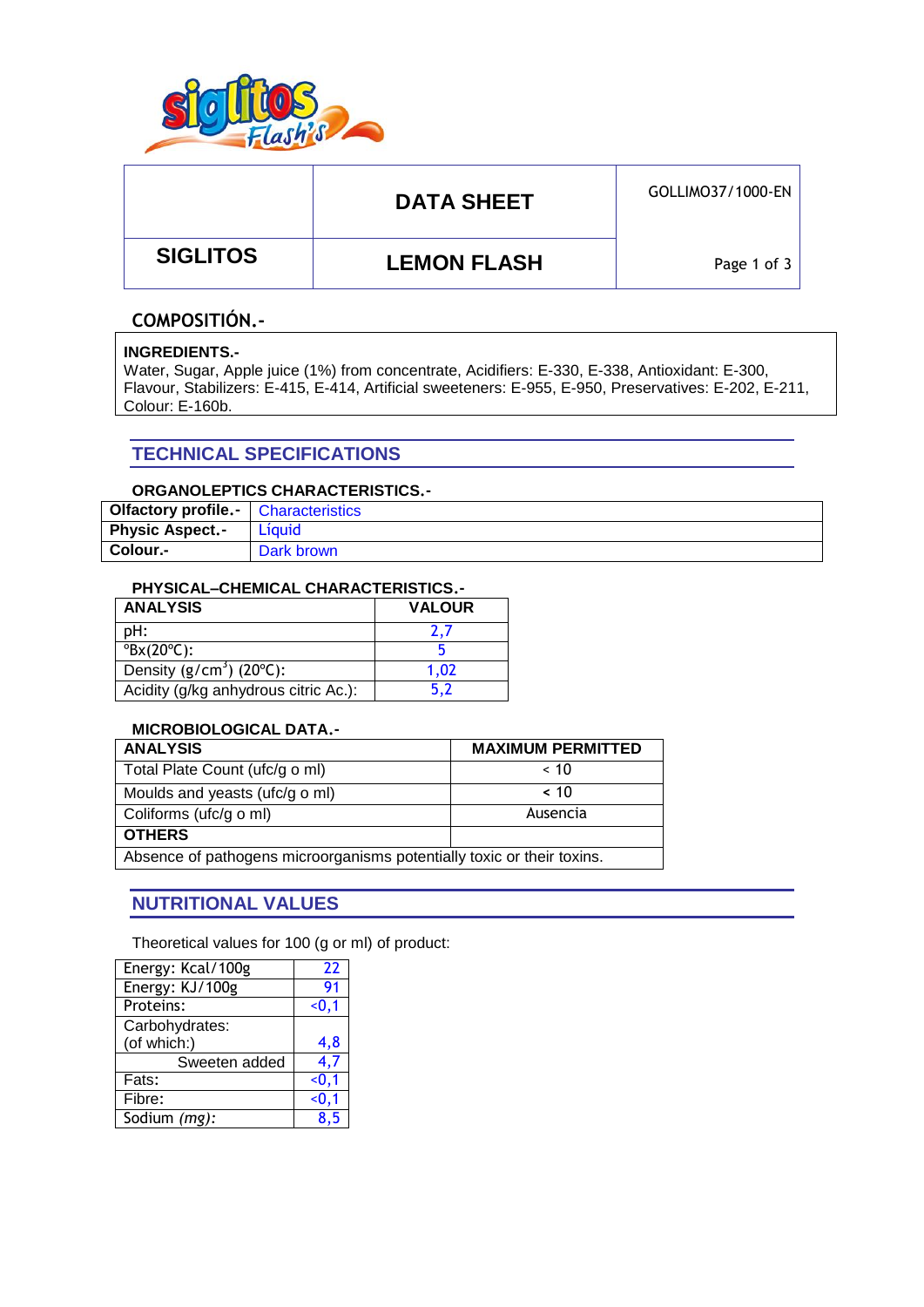

# DATA SHEET **GOLLIMO37/1000-EN**

 **SIGLITOS LEMON FLASH**

Page 2 of 3

### **DECLARATION GLUTEN's ABSENCE**

It does not contain gluten, wheat flour, oats, barley or rye and that is toxicologically safe.

### **GMO DECLARATION**

It does not contain, neither is composed, nor comes from organisms (organisations) genetically modified (for example: maize (corn), soybean, rice,..) and it fulfils the European regulations.

In consequence it is not included in the area of application of the regulation 1829/2003/CE not of the regulation 1830/2003/CE.

### **ALLERGENS DECLARATION**

The present product contains or not the following ingredients recognized as allergens by the Board (Directive) 2000/13/CE and his later modifications relative to the labelling, presentation and advertising of nourishing products:

| <b>INGREDIENT</b>                                                                                                                                                                           | <b>PRESENCE</b> |           | <b>OBSERVATIONS</b> |
|---------------------------------------------------------------------------------------------------------------------------------------------------------------------------------------------|-----------------|-----------|---------------------|
|                                                                                                                                                                                             | <b>YES</b>      | <b>NO</b> |                     |
| Cereals that they contain gluten (it is to say, wheat,<br>rye, barley, oats, espelta, kamut or his (her, your)<br>hybrid varieties) and derivative products.                                |                 | X         |                     |
| Crustaceans and products based on crustaceans.                                                                                                                                              |                 | X         |                     |
| Eggs and products based on eggs.                                                                                                                                                            |                 | X         |                     |
| Fish and products based on fish.                                                                                                                                                            |                 |           |                     |
| Mollusc and products based on molluscs.                                                                                                                                                     |                 | X         |                     |
| Peanuts and products based on peanuts.                                                                                                                                                      |                 | X         |                     |
| Soybean and products based on soybean.                                                                                                                                                      |                 | X         |                     |
| Milk and his (her, your) derivatives, included lactose.                                                                                                                                     |                 |           |                     |
| Fruits of rind, that is to say, almonds, hazelnuts, nuts<br>of walnut, cashews, pecans, Pará chestnuts,<br>pistachios, nuts of macadamia and nuts of Australia,<br>and derivative products. |                 | X         |                     |
| Lupines and derivative products.                                                                                                                                                            |                 | X         |                     |
| Celery and derivative products                                                                                                                                                              |                 |           |                     |
| Mustard and derivative products.                                                                                                                                                            |                 |           |                     |
| Sesame seeds and products based on sesame seeds.                                                                                                                                            |                 | x         |                     |
| Sulphurous anhydride and sulphites (bigger than 10<br>mg/kg expressed in SO2)                                                                                                               |                 | X         |                     |